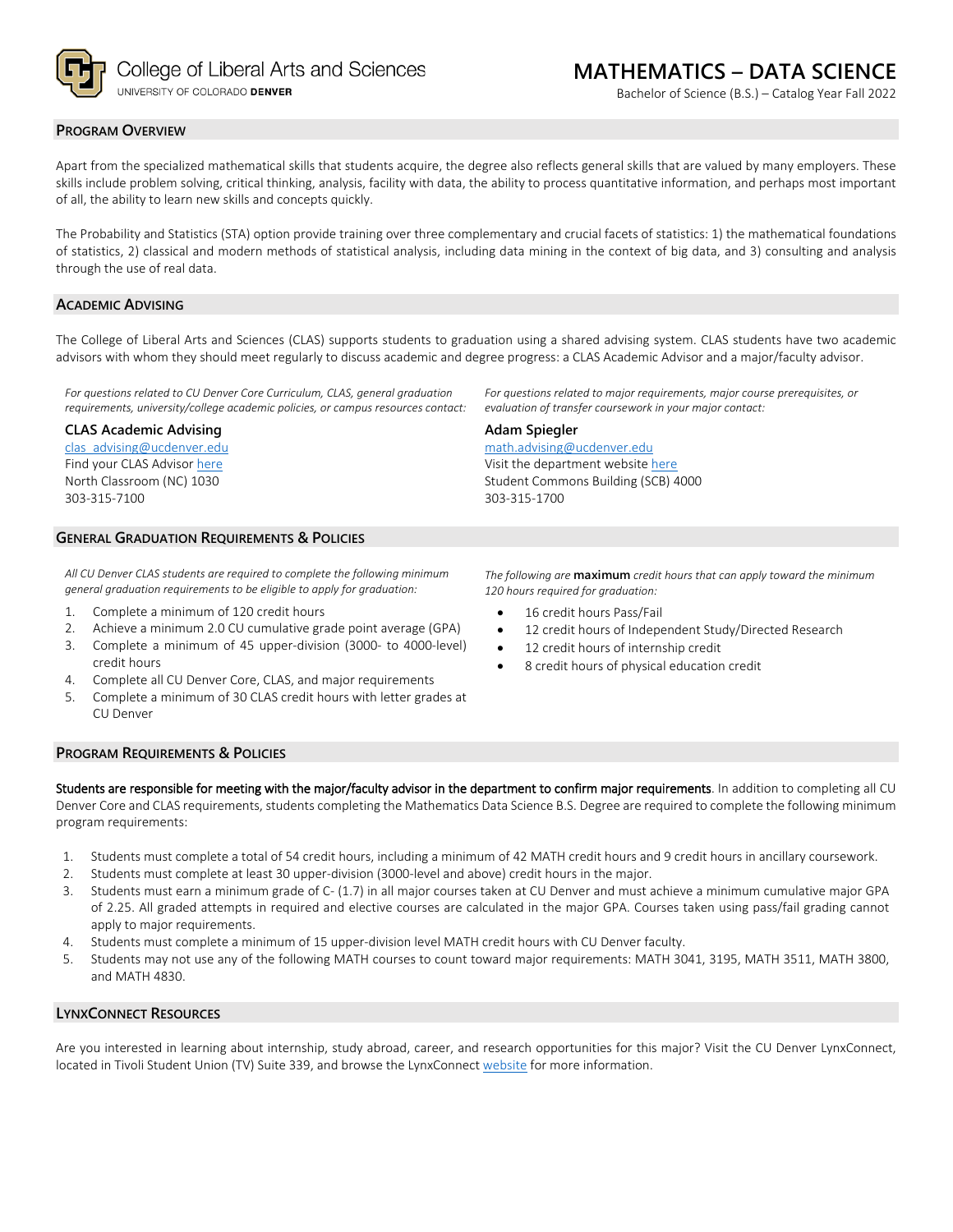

# **MATHEMATICS – DATA SCIENCE**

Bachelor of Science (B.S.) – Catalog Year Fall 2022

| <b>Degree Requirements</b>                                                                                                                                                                                                                                                                                                | Credits        | <b>Notes</b>                                                                                                                                                                                                                                              |
|---------------------------------------------------------------------------------------------------------------------------------------------------------------------------------------------------------------------------------------------------------------------------------------------------------------------------|----------------|-----------------------------------------------------------------------------------------------------------------------------------------------------------------------------------------------------------------------------------------------------------|
| * Course prerequisites change regularly. Students are responsible for consulting advisors and the class schedule in the student portal for prerequisite information. *                                                                                                                                                    |                |                                                                                                                                                                                                                                                           |
| <b>CU Denver Core Curriculum Requirements</b>                                                                                                                                                                                                                                                                             | $34 - 40$      | <b>CU Denver Core Curriculum Requirements</b>                                                                                                                                                                                                             |
| <b>CLAS Graduation Requirements</b>                                                                                                                                                                                                                                                                                       | $15 - 29$      | <b>CLAS Graduation Requirements</b>                                                                                                                                                                                                                       |
| <b>MATH Major Requirements</b>                                                                                                                                                                                                                                                                                            | 54             | 30 MATH credit hours must be upper-division                                                                                                                                                                                                               |
| <b>MATH Required Courses</b>                                                                                                                                                                                                                                                                                              |                |                                                                                                                                                                                                                                                           |
| MATH 1376 Programming for Data Science or CSCI 1410 & 1411<br>Fundamentals of Computing with Lab*                                                                                                                                                                                                                         | $3 - 4$        | *Prerequisite: C- or higher in MATH 1109 or MATH 1110 or MATH 1120<br>or MATH 1130 or MATH 1401 or MATH 2830 OR entry into the MA30 or<br>MA01 Student Group OR ALEKS PPL score 61-100 (for MATH 1376)<br>*Corequisite: CSCI 1410/1411                    |
| MATH 1401 Calculus I                                                                                                                                                                                                                                                                                                      | $\overline{4}$ | *Prerequisite: C- or higher in MATH 1109, 1070, or 1110 and MATH<br>1120; or C- or higher in MATH 1130; or C- or higher in MATH 1401; or<br>entry into the MA01 Student Group OR ALEKS PPL score 76-100.<br>Course can fulfill CU Denver Core Mathematics |
| MATH 2411 Calculus II                                                                                                                                                                                                                                                                                                     | $\overline{4}$ | *Prerequisite: C- or better in MATH 1401<br>Course can fulfill CU Denver Core Mathematics                                                                                                                                                                 |
| MATH 2421 Calculus III                                                                                                                                                                                                                                                                                                    | $\overline{4}$ | *Prerequisite: C- or better in MATH 2411<br>Course can fulfill CU Denver Core Mathematics                                                                                                                                                                 |
| MATH 3000 Introduction to Abstract Mathematics                                                                                                                                                                                                                                                                            | 3              | *Corequisite: MATH 2421 or MATH 3191                                                                                                                                                                                                                      |
| MATH 3191 Applied Linear Algebra                                                                                                                                                                                                                                                                                          | 3              | *Prerequisite: C- or better in MATH 1401                                                                                                                                                                                                                  |
| MATH 3376 Data Wrangling & Visualization                                                                                                                                                                                                                                                                                  | 3              | *Prerequisite: C- higher in MATH 1376 or MATH 4387 or CSCI1410/1411<br>and C- or higher in MATH 2830 or MATH 3382                                                                                                                                         |
| MATH 3382 Statistical Theory                                                                                                                                                                                                                                                                                              | 3              | *Prerequisite: C- or better in MATH 2421                                                                                                                                                                                                                  |
| MATH 4310 Introduction to Real Analysis I                                                                                                                                                                                                                                                                                 | $\overline{3}$ | *Prerequisite: C- or better in MATH 2421 and MATH 3000                                                                                                                                                                                                    |
| MATH 4387 Applied Regression Analysis                                                                                                                                                                                                                                                                                     | $\overline{3}$ | *Prerequisite: C- or better MATH 3191 and MATH 3382, 3800, or 4820                                                                                                                                                                                        |
| MATH 4779 Math Clinic                                                                                                                                                                                                                                                                                                     | $\overline{3}$ |                                                                                                                                                                                                                                                           |
| <b>MATH Major Electives</b>                                                                                                                                                                                                                                                                                               |                |                                                                                                                                                                                                                                                           |
| Choose three approved upper-division (3000- to 4000-level) MATH<br>electives excluding MATH 3041, 3195, 3511, 3800, 4015 and 4830                                                                                                                                                                                         | 9              | *See Department for Approved List; Check individual courses for<br>prerequisites.                                                                                                                                                                         |
| <b>Required Application Area Electives</b>                                                                                                                                                                                                                                                                                |                |                                                                                                                                                                                                                                                           |
| Choose three additional courses countable toward a major in one of the<br>following subjects, at any level: Business, Biology, Chemistry, Computer<br>Science, Economics, Geography and Environmental Science, Health and<br>Behavioral Science, Physics, or Sociology. All three courses must be in the<br>same subject. | 9              | *Check individual courses for prerequisites<br>Consult with major advisor; other areas are allowed on case-by-case<br>basis.                                                                                                                              |
| <b>Estimated General Electives</b>                                                                                                                                                                                                                                                                                        | $0 - 17$       | General Elective credits will vary based on Core & CLAS Requirements.<br>Consult with CLAS Advisor.                                                                                                                                                       |
| <b>Total Minimum Credit Hours:</b>                                                                                                                                                                                                                                                                                        | 120            | 45 credit hours must be upper-division                                                                                                                                                                                                                    |